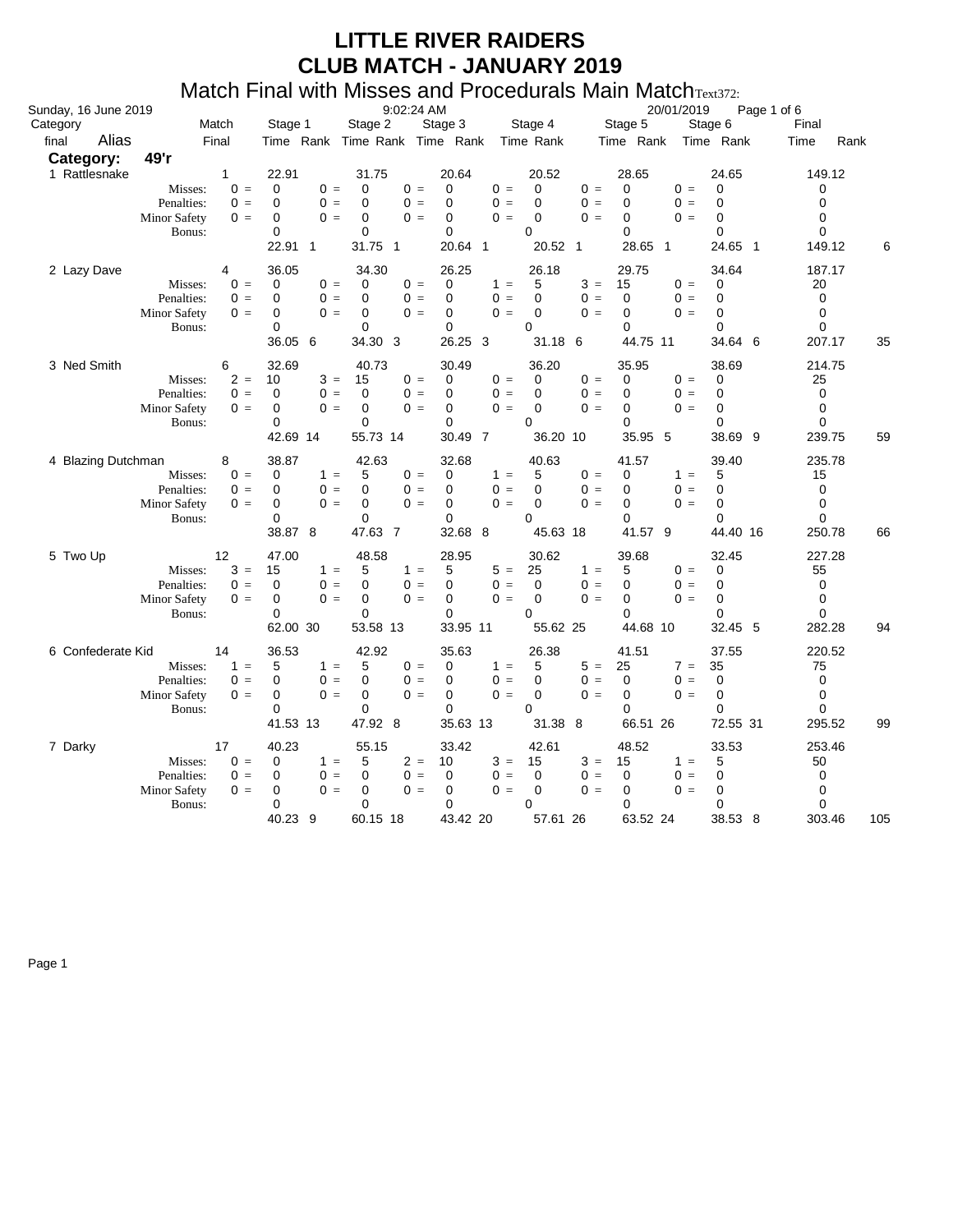#### Match Final with Misses and Procedurals Main Match<sub>Text372</sub>:

| Sunday, 16 June 2019           |                                                     | 9:02:25 AM<br>Stage 1    |                                              |                                     |                    | 20/01/2019                                | Page 2 of 6              |                            |
|--------------------------------|-----------------------------------------------------|--------------------------|----------------------------------------------|-------------------------------------|--------------------|-------------------------------------------|--------------------------|----------------------------|
| Category                       | Match                                               |                          | Stage 2                                      | Stage 3                             | Stage 4            | Stage 5                                   | Stage 6                  | Final                      |
| Alias<br>final<br>8 Tex Willer | Final<br>25                                         | 64.81                    | Time Rank Time Rank Time Rank<br>48.54       | 49.31                               | Time Rank<br>50.10 | Time Rank<br>43.78                        | Time Rank<br>34.48       | Rank<br>Time<br>291.02     |
|                                | $2 =$<br>Misses:                                    | 10<br>$1 =$              | 5<br>$1 =$                                   | 5<br>$0 =$                          | 0                  | $2 =$<br>10                               | 5<br>$1 =$               | 35                         |
|                                | $0 =$<br>Penalties:                                 | $0 =$<br>$\Omega$        | $\mathbf 0$<br>$1 =$                         | 10<br>$0 =$                         | $\mathbf 0$        | $0 =$<br>$\mathbf 0$                      | $0 =$<br>$\mathbf 0$     | 10                         |
|                                | <b>Minor Safety</b><br>$0 =$                        | $0 =$<br>0               | $\mathbf 0$<br>$0 =$                         | $\mathbf 0$<br>$0 =$                | $\mathbf 0$        | $0 =$<br>$\mathbf 0$                      | $0 =$<br>$\mathbf 0$     | $\mathbf 0$                |
|                                | Bonus:                                              | $\Omega$                 | $\mathbf 0$                                  | $\mathbf 0$                         | $\Omega$           | $\Omega$                                  | $\Omega$                 | $\mathbf 0$                |
|                                |                                                     | 74.81 34                 | 53.54 12                                     | 64.31 31                            | 50.10 23           | 53.78 19                                  | 39.48 11                 | 336.02<br>130              |
| Category:                      | <b>B</b> Western                                    |                          |                                              |                                     |                    |                                           |                          |                            |
| 1 Pot Shot Pete                | 5                                                   | 35.30                    | 44.80                                        | 29.86                               | 26.35              | 33.96                                     | 35.39                    | 205.66                     |
|                                | $1 =$<br>Misses:                                    | 5<br>$2 =$               | 10<br>$0 =$                                  | $1 =$<br>0                          | 5                  | $0 =$<br>0                                | $0 =$<br>$\mathbf 0$     | 20                         |
|                                | Penalties:<br>$0 =$                                 | 0<br>$1 =$               | $0 =$<br>10                                  | $0 =$<br>0                          | $\mathbf 0$        | $0 =$<br>0                                | $0 =$<br>0               | 10                         |
|                                | <b>Minor Safety</b><br>$0 =$                        | 0<br>$0 =$               | 0<br>$0 =$                                   | 0<br>$0 =$                          | $\Omega$           | $0 =$<br>0                                | $0 =$<br>$\Omega$        | 0                          |
|                                | Bonus:                                              | 0                        | $\mathbf 0$                                  | 0                                   | 0                  | 0                                         | 0                        | 0                          |
|                                |                                                     | 40.30 10                 | 64.80 22                                     | 29.86 6                             | 31.35 7            | 33.96 3                                   | 35.39 7                  | 235.66<br>55               |
| Category:                      | Cowboy                                              |                          |                                              |                                     |                    |                                           |                          |                            |
| 1 Bullseye                     | 2                                                   | 26.78                    | 29.42                                        | 20.61                               | 21.25              | 29.66                                     | 26.56                    | 154.28                     |
|                                | $1 =$<br>Misses:                                    | 5<br>$2 =$               | $1 =$<br>10                                  | 5<br>$0 =$                          | $\mathbf 0$        | $0 =$<br>$\mathbf 0$                      | 5<br>$1 =$               | 25                         |
|                                | Penalties:<br>$0 =$                                 | $0 =$<br>0               | $\mathbf 0$<br>$0 =$                         | $\mathbf 0$<br>$0 =$                | $\mathbf 0$        | $0 =$<br>$\mathbf 0$                      | $0 =$<br>$\mathbf 0$     | $\mathbf 0$                |
|                                | <b>Minor Safety</b><br>$0 =$                        | $0 =$<br>0               | 0<br>$0 =$                                   | 0<br>$0 =$                          | $\mathbf 0$        | $0 =$<br>0                                | 0<br>$0 =$               | $\mathbf 0$                |
|                                | Bonus:                                              | $\Omega$                 | $\Omega$                                     | $\Omega$                            | $\Omega$           | $\Omega$                                  | $\Omega$                 | $\Omega$                   |
|                                |                                                     | 31.78 4                  | 39.42 4                                      | 25.61 2                             | 21.25 2            | 29.66 2                                   | 31.56 4                  | 179.28<br>18               |
| 2 JR                           | 15                                                  | 45.76                    | 50.50                                        | 28.55                               | 30.26              | 38.86                                     | 41.21                    | 235.14                     |
|                                | $0 =$<br>Misses:                                    | $4 =$<br>0               | 20<br>$1 =$                                  | $2 =$<br>5                          | 10                 | $3 =$<br>15                               | $1 =$<br>5               | 55                         |
|                                | Penalties:<br>$0 =$                                 | $0 =$<br>$\Omega$        | $\Omega$<br>$0 =$                            | $\Omega$<br>$0 =$                   | $\mathbf 0$        | $0 =$<br>$\mathbf 0$                      | $0 =$<br>0               | $\mathbf 0$                |
|                                | <b>Minor Safety</b><br>$0 =$                        | 0<br>$0 =$<br>0          | $\mathbf 0$<br>$0 =$<br>$\mathbf 0$          | $\mathbf 0$<br>$0 =$<br>$\mathbf 0$ | $\mathbf 0$<br>0   | $0 =$<br>$\mathbf 0$<br>$\Omega$          | $0 =$<br>0<br>$\Omega$   | 0<br>$\mathbf 0$           |
|                                | Bonus:                                              | 45.76 19                 | 70.50 25                                     | 33.55 9                             | 40.26 13           | 53.86 20                                  | 46.21 18                 | 104<br>290.14              |
|                                |                                                     |                          |                                              |                                     |                    |                                           |                          |                            |
| 3 Red Mist                     | 20                                                  | 40.22                    | 93.68                                        | 31.11                               | 38.47              | 51.60                                     | 41.84                    | 296.92                     |
|                                | Misses:<br>$1 =$                                    | 5<br>$1 =$               | 5<br>$1 =$                                   | 5<br>$0 =$                          | 0                  | $2 =$<br>10                               | $0 =$<br>0               | 25                         |
|                                | Penalties:<br>$0 =$<br><b>Minor Safety</b><br>$0 =$ | $0 =$<br>0<br>$0 =$<br>0 | $\mathbf 0$<br>$0 =$<br>0<br>$0 =$           | 0<br>$0 =$<br>0<br>$0 =$            | $\mathbf 0$<br>0   | $0 =$<br>$\mathbf 0$<br>$0 =$<br>0        | $0 =$<br>0<br>$0 =$<br>0 | $\mathbf 0$<br>$\mathbf 0$ |
|                                | Bonus:                                              | 0                        | 0                                            | 0                                   | 0                  | 0                                         | $\Omega$                 | 0                          |
|                                |                                                     | 45.22 18                 | 98.68 32                                     | 36.11 14                            | 38.47 11           | 61.60 21                                  | 41.84 14                 | 321.92<br>110              |
|                                |                                                     |                          |                                              |                                     |                    |                                           |                          |                            |
| Category:                      | Cowgirl                                             |                          |                                              |                                     |                    |                                           |                          |                            |
| 1 Elsie Lou                    | 26                                                  | 56.46                    | 71.10                                        | 44.60                               | 45.35              | 51.86                                     | 56.51                    | 325.88                     |
|                                | $1 =$<br>Misses:                                    | $2 =$<br>5               | $0 =$<br>10                                  | $1 =$<br>0                          | 5                  | $0 =$<br>0                                | 5<br>$1 =$               | 25                         |
|                                | Penalties:<br>$0 =$<br>Minor Safety<br>$0 =$        | $0 =$<br>0<br>$0 =$<br>0 | $\mathbf 0$<br>$0 =$<br>$\mathbf 0$<br>$0 =$ | $\mathbf 0$<br>$0 =$<br>0<br>$0 =$  | $\mathbf 0$<br>0   | $0 =$<br>$\mathbf 0$<br>$0 =$<br>$\Omega$ | $0 =$<br>0<br>$0 =$<br>0 | $\mathbf 0$<br>0           |
|                                | Bonus:                                              | $\Omega$                 | 0                                            | $\Omega$                            | $\Omega$           | $\Omega$                                  | $\Omega$                 | $\Omega$                   |
|                                |                                                     | 61.46 29                 | 81.10 30                                     | 44.60 21                            | 50.35 24           | 51.86 18                                  | 61.51 26                 | 350.88<br>148              |
|                                | 32                                                  | 63.66                    | 67.03                                        | 50.48                               | 60.62              | 86.28                                     | 54.38                    | 382.45                     |
| 2 Remington Rose               | Misses:<br>$1 =$                                    | 5<br>$1 =$               | $2 =$<br>5                                   | 10<br>$0 =$                         | 0                  | 5<br>$1 =$                                | $3 =$<br>15              | 40                         |
|                                | Penalties:<br>$0 =$                                 | 0<br>$0 =$               | $\mathbf 0$<br>$0 =$                         | 0<br>$0 =$                          | 0                  | $0 =$<br>0                                | $0 =$<br>0               | $\mathbf 0$                |
|                                | <b>Minor Safety</b><br>$0 =$                        | $0 =$<br>0               | $\mathbf 0$<br>$0 =$                         | 0<br>$0 =$                          | 0                  | $0 =$<br>0                                | $0 =$<br>0               | 0                          |
|                                | Bonus:                                              | $\mathbf 0$              | $\mathbf 0$                                  | $\mathbf 0$                         | 0                  | $\mathbf 0$                               | 0                        | $\mathbf 0$                |
|                                |                                                     | 68.66 33                 | 72.03 26                                     | 60.48 30                            | 60.62 27           | 91.28 31                                  | 69.38 30                 | 422.45<br>177              |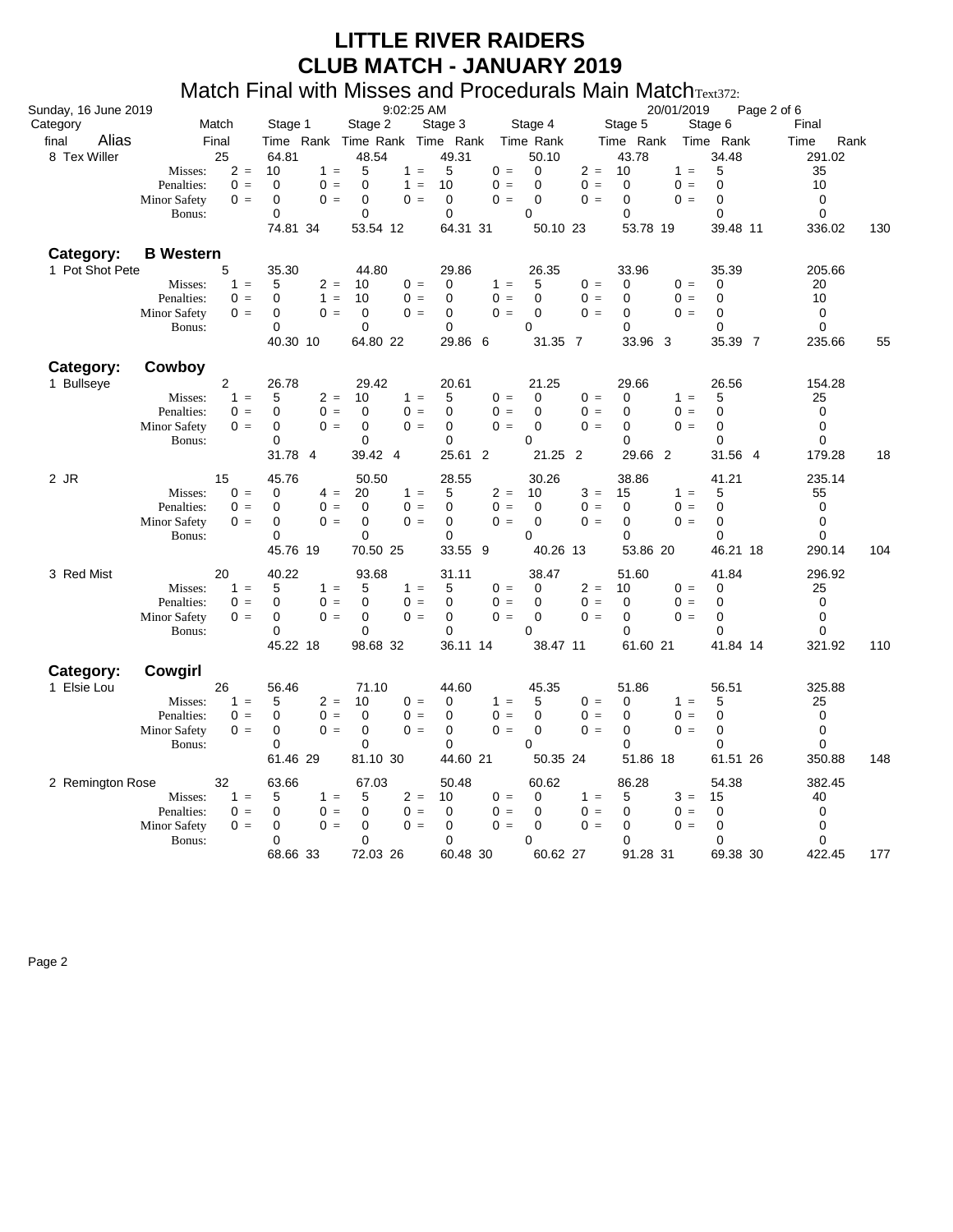#### Match Final with Misses and Procedurals Main MatchText372:

|                      | יי יש                        |                      | $\frac{1}{2}$                 | u i u                               | $\sim$ 10000001010 $\sim$ 101011 $\sim$ 101010111 $\sim$ 12. |                      |               |
|----------------------|------------------------------|----------------------|-------------------------------|-------------------------------------|--------------------------------------------------------------|----------------------|---------------|
| Sunday, 16 June 2019 |                              |                      | 9:02:26 AM                    |                                     | 20/01/2019                                                   | Page 3 of 6          |               |
| Category             | Match                        | Stage 1              | Stage 2                       | Stage 3<br>Stage 4                  | Stage 5                                                      | Stage 6              | Final         |
| Alias<br>final       | Final                        |                      | Time Rank Time Rank Time Rank | Time Rank                           | Time Rank                                                    | Time Rank            | Rank<br>Time  |
| 3 Shaft Shot Squaw   | 34                           | 55.86                | 79.05                         | 87.05<br>42.89                      | 140.58                                                       | 58.37                | 463.8         |
|                      | $2 =$<br>Misses:             | 10                   | $10 = 50$<br>$1 =$            | 5<br>20<br>$4 =$                    | 5<br>$1 =$                                                   | $0 =$<br>0           | 90            |
|                      | $0 =$<br>Penalties:          | $\mathbf 0$<br>$0 =$ | $\mathbf 0$<br>$0 =$          | $\mathbf 0$<br>$0 =$<br>$\mathbf 0$ | $0 =$<br>$\Omega$                                            | $0 =$<br>$\mathbf 0$ | $\mathbf 0$   |
|                      | <b>Minor Safety</b><br>$0 =$ | $0 =$<br>$\Omega$    | 0<br>$0 =$                    | $0 =$<br>$\Omega$<br>$\Omega$       | $0 =$<br>$\Omega$                                            | $0 =$<br>$\Omega$    | $\Omega$      |
|                      | Bonus:                       | 0                    | 0                             | 0<br>0                              | $\mathbf 0$                                                  | 0                    | $\mathbf 0$   |
|                      |                              | 65.86 32             | 129.05 35                     | 92.05 35<br>62.89 30                | 145.58 35                                                    | 58.37 25             | 192<br>553.80 |
| Category:            | <b>Duelist</b>               |                      |                               |                                     |                                                              |                      |               |
| 1 Tony Diablo        | 28                           | 48.07                | 70.40                         | 31.74<br>37.50                      | 51.29                                                        | 56.07                | 295.07        |
|                      | Misses:<br>$1 =$             | 5<br>$2 =$           | 10<br>$3 =$                   | $2 =$<br>15<br>10                   | 35<br>$7 =$                                                  | $2 =$<br>10          | 85            |
|                      | Penalties:<br>$0 =$          | $0 =$<br>0           | $\mathbf 0$<br>$0 =$          | $\mathbf 0$<br>$0 =$<br>$\mathbf 0$ | $0 =$<br>$\mathbf 0$                                         | $1 =$<br>10          | 10            |
|                      | Minor Safety<br>$0 =$        | $0 =$<br>0           | $\mathbf 0$<br>$0 =$          | $0 =$<br>$\mathbf 0$<br>0           | $0 =$<br>$\mathbf 0$                                         | $\mathbf 0$<br>$0 =$ | $\mathbf 0$   |
|                      | Bonus:                       | 0                    | 0                             | $\mathbf 0$<br>0                    | $\Omega$                                                     | $\mathbf 0$          | 0             |
|                      |                              | 53.07 22             | 80.40 29                      | 46.74 23<br>47.50 21                | 86.29 30                                                     | 76.07 32             | 390.07<br>157 |
| Category:            | <b>Double Duelist</b>        |                      |                               |                                     |                                                              |                      |               |
| 1 Doc Painter        | 24                           | 46.31                | 66.67                         | 46.97<br>79.21                      | 39.78                                                        | 45.95                | 324.89        |
|                      | $0 =$<br>Misses:             | 0<br>$0 =$           | 0<br>$0 =$                    | 5<br>0<br>$1 =$                     | $0 =$<br>0                                                   | $0 =$<br>$\mathbf 0$ | 5             |
|                      | Penalties:<br>$0 =$          | 0<br>$0 =$           | $\mathbf 0$<br>$0 =$          | $\mathbf 0$<br>$0 =$<br>$\mathbf 0$ | $0 =$<br>$\mathbf 0$                                         | $\mathbf 0$<br>$0 =$ | $\mathbf 0$   |
|                      | Minor Safety<br>$0 =$        | $0 =$<br>$\Omega$    | $\mathbf 0$<br>$0 =$          | $\Omega$<br>$0 =$<br>$\Omega$       | $0 =$<br>$\Omega$                                            | $0 =$<br>$\Omega$    | $\mathbf 0$   |
|                      | Bonus:                       | 0                    | 0                             | 0<br>0                              | 0                                                            | 0                    | $\mathbf 0$   |
|                      |                              | 46.31 20             | 66.67 24                      | 46.97 24<br>84.21 35                | 39.78 7                                                      | 45.95 17             | 127<br>329.89 |
| Category:            | <b>Elder Statesman</b>       |                      |                               |                                     |                                                              |                      |               |
| 1 Rowdy              | 21                           | 43.14                | 54.62                         | 40.86<br>50.94                      | 44.50                                                        | 37.66                | 271.72        |
|                      | $0 =$<br>Misses:             | 0<br>$2 =$           | 10<br>$0 =$                   | $2 =$<br>0<br>10                    | $1 =$<br>5                                                   | $3 =$<br>15          | 40            |
|                      | Penalties:<br>$0 =$          | $0 =$<br>$\Omega$    | $\mathbf 0$<br>$0 =$          | $0 =$<br>$\mathbf 0$<br>$\Omega$    | $0 =$<br>$\mathbf 0$                                         | $0 =$<br>$\mathbf 0$ | 0             |
|                      | Minor Safety<br>$0 =$        | 0<br>$0 =$           | $\mathbf 0$<br>$0 =$          | $0 =$<br>$\mathbf 0$<br>0           | $0 =$<br>0                                                   | $0 =$<br>$\Omega$    | $\mathbf 0$   |
|                      | Bonus:                       | 0                    | 0                             | $\mathbf 0$<br>0                    | 0                                                            | 0                    | 0             |
|                      |                              | 43.14 15             | 64.62 21                      | 60.94 28<br>40.86 19                | 49.50 15                                                     | 52.66 21             | 311.72<br>119 |
| Category:            | <b>Gun Fighter</b>           |                      |                               |                                     |                                                              |                      |               |
| 1 Stony              | 10                           | 39.55                | 43.26                         | 29.21<br>30.21                      | 41.25                                                        | 39.70                | 223.18        |
|                      | Misses:<br>$1 =$             | 5<br>$0 =$           | $0 =$<br>0                    | 0<br>$0 =$<br>0                     | $1 =$<br>5                                                   | $3 =$<br>15          | 25            |
|                      | Penalties:<br>$0 =$          | $0 =$<br>$\Omega$    | $\mathbf 0$<br>$0 =$          | $0 =$<br>$\mathbf 0$<br>$\Omega$    | $0 =$<br>$\Omega$                                            | $0 =$<br>$\mathbf 0$ | $\mathbf 0$   |
|                      | <b>Minor Safety</b><br>$0 =$ | $0 =$<br>0           | 0<br>$0 =$                    | $0 =$<br>0<br>0                     | $0 =$<br>0                                                   | $0 =$<br>0           | 0             |
|                      | Bonus:                       | 0                    | 0                             | $\mathbf 0$<br>0                    | 0                                                            | $\mathbf 0$          | $\mathbf 0$   |
|                      |                              | 44.55 17             | 43.26 5                       | 30.21 5<br>29.21 5                  | 46.25 14                                                     | 54.70 22             | 248.18<br>68  |
| 2 Sambucca Kid       | 23                           | 40.97                | 42.49                         | 34.93<br>46.83                      | 45.93                                                        | 87.63                | 298.78        |
|                      | $3 =$<br>Misses:             | $2 =$<br>15          | $0 =$<br>10                   | $0 =$<br>$\mathbf 0$<br>0           | $1 =$<br>5                                                   | $2 =$<br>10          | 40            |
|                      | Penalties:<br>$0 =$          | 0<br>$0 =$           | 0<br>$0 =$                    | 0<br>0<br>$0 =$                     | 0<br>$0 =$                                                   | $\mathbf 0$<br>$0 =$ | 0             |
|                      | Minor Safety<br>$0 =$        | $\Omega$<br>$0 =$    | $\mathbf 0$<br>$0 =$          | $\mathbf 0$<br>$0 =$<br>0           | $\mathbf 0$<br>$0 =$                                         | $\mathbf 0$<br>$0 =$ | $\mathbf 0$   |
|                      | Bonus:                       | 0                    | $\mathbf 0$                   | $\mathbf 0$<br>0                    | 0                                                            | $\Omega$             | $\mathbf 0$   |
|                      |                              | 55.97 26             | 52.49 11                      | 34.93 12<br>46.83 19                | 50.93 17                                                     | 97.63 34             | 338.78<br>119 |
| Category:            | <b>Junior Boys</b>           |                      |                               |                                     |                                                              |                      |               |
| 1 Arizona Blue       | 16                           | 48.91                | 52.25                         | 39.95<br>43.65                      | 46.11                                                        | 46.30                | 277.17        |
|                      | Misses:<br>$0 =$             | 0<br>$1 =$           | $0 =$<br>5                    | $\mathbf 0$<br>$0 =$<br>0           | $0 =$<br>0                                                   | $2 =$<br>10          | 15            |
|                      | Penalties:<br>$0 =$          | 0<br>$0 =$           | $\mathbf 0$<br>$0 =$          | $0 =$<br>$\mathbf 0$<br>0           | $0 =$<br>0                                                   | $\mathbf 0$<br>$0 =$ | 0             |
|                      | Minor Safety<br>$0 =$        | 0<br>$0 =$           | 0<br>$0 =$                    | $\mathbf 0$<br>0<br>$0 =$           | $0 =$<br>0                                                   | $0 =$<br>$\mathbf 0$ | $\mathbf 0$   |
|                      | Bonus:                       | $\Omega$             | $\Omega$                      | $\Omega$<br>$\Omega$                | $\Omega$                                                     | $\Omega$             | $\Omega$      |
|                      |                              | 48.91 21             | 57.25 15                      | 39.95 17<br>43.65 15                | 46.11 13                                                     | 56.30 24             | 292.17<br>105 |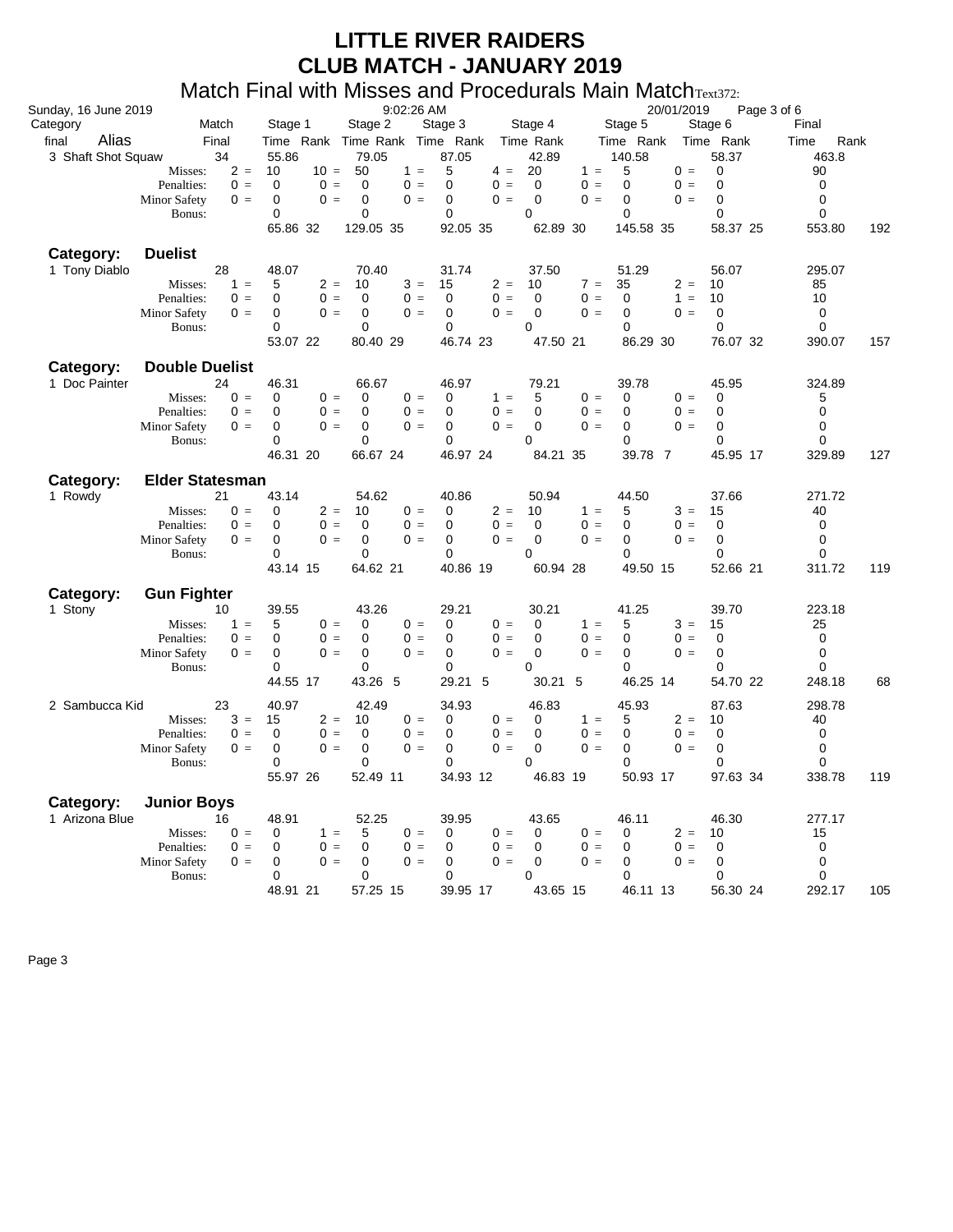#### Match Final with Misses and Procedurals Main MatchText372:

|                      |                              |                          |                                     |                          |                  | $1800$ uuluitu Ivian Iviaton Italiik         |                               |                   |
|----------------------|------------------------------|--------------------------|-------------------------------------|--------------------------|------------------|----------------------------------------------|-------------------------------|-------------------|
| Sunday, 16 June 2019 |                              |                          | 9:02:27 AM                          |                          |                  |                                              | 20/01/2019<br>Page 4 of 6     |                   |
| Category             | Match                        | Stage 1                  | Stage 2                             | Stage 3                  | Stage 4          | Stage 5                                      | Stage 6                       | Final             |
| Alias<br>final       | Final                        |                          | Time Rank Time Rank Time Rank       |                          | Time Rank        | Time Rank                                    | Time Rank                     | Time<br>Rank      |
| 2 Blue Eyes          | 35                           | 74.16                    | 105.37                              | 80.41                    | 84.33            | 112.96                                       | 110.66                        | 567.89            |
|                      | $2 =$<br>Misses:             | 10<br>$1 =$              | 5<br>$1 =$                          | 5<br>$1 =$               | 5                | 20<br>$4 =$                                  | 20<br>$4 =$<br>$\mathbf 0$    | 65                |
|                      | Penalties:<br>$0 =$<br>$0 =$ | 0<br>$1 =$<br>0<br>$0 =$ | 10<br>$0 =$<br>$\mathbf 0$<br>$0 =$ | $0 =$<br>0<br>$0 =$<br>0 | 0<br>$\mathbf 0$ | $0 =$<br>$\mathbf 0$<br>$0 =$<br>$\mathbf 0$ | $0 =$<br>$\mathbf 0$<br>$0 =$ | 10<br>$\mathbf 0$ |
|                      | <b>Minor Safety</b>          | 0                        | $\mathbf 0$                         | 0                        | 0                | $\mathbf 0$                                  | $\mathbf 0$                   | $\mathbf 0$       |
|                      | Bonus:                       | 84.16 35                 | 120.37 34                           | 85.41 33                 | 89.33 36         | 132.96 34                                    | 130.66 36                     | 208<br>642.89     |
|                      |                              |                          |                                     |                          |                  |                                              |                               |                   |
| Category:            | Ladies 49'r                  |                          |                                     |                          |                  |                                              |                               |                   |
| 1 Cheyenne Jack      | 13                           | 34.58                    | 46.54                               | 999.00                   | 30.68            | 58.24                                        | 38.24                         | 1207.28           |
|                      | $0 =$<br>Misses:             | $1 =$<br>0               | 5<br>$0 =$                          | $\Omega$<br>$1 =$        | 5                | $1 =$<br>5                                   | $1 =$<br>5                    | 20                |
|                      | Penalties:<br>$0 =$          | 0<br>$0 =$               | $\mathbf 0$<br>$0 =$                | $\Omega$<br>$0 =$        | 0                | $0 =$<br>$\mathbf 0$                         | $0 =$<br>$\Omega$             | $\mathbf 0$       |
|                      | <b>Minor Safety</b><br>$0 =$ | 0<br>$0 =$               | $0 =$<br>0<br>0                     | 0<br>$0 =$<br>0          | 0<br>0           | $0 =$<br>0<br>$\mathbf 0$                    | $0 =$<br>0                    | 0<br>$\mathbf 0$  |
|                      | Bonus:                       | 0<br>34.58 5             | 51.54 9                             | 999.00 37                | 35.68 9          | 63.24 23                                     | 0<br>43.24 15                 | 1,227.28<br>98    |
|                      |                              |                          |                                     |                          |                  |                                              |                               |                   |
| Category:            | <b>Junior Girls</b>          |                          |                                     |                          |                  |                                              |                               |                   |
| 1 Maddie Ross        | 31                           | 53.66                    | 63.50                               | 47.10                    | 57.80            | 61.53                                        | 82.11                         | 365.7             |
|                      | $2 =$<br>Misses:             | 10<br>$2 =$              | 10<br>$1 =$                         | 5<br>$1 =$               | 5                | $2 =$<br>10                                  | $0 =$<br>0                    | 40                |
|                      | Penalties:<br>$0 =$          | $0 =$<br>$\Omega$        | $0 =$<br>$\mathbf 0$                | $0 =$<br>$\Omega$        | 0                | $0 =$<br>0                                   | $1 =$<br>10                   | 10                |
|                      | Minor Safety<br>$0 =$        | $\Omega$<br>$0 =$        | $\mathbf 0$<br>$0 =$                | 0<br>$0 =$               | 0                | $0 =$<br>$\Omega$                            | $0 =$<br>0                    | 0                 |
|                      | Bonus:                       | $\Omega$                 | 0                                   | 0                        | 0                | $\mathbf 0$                                  | $\mathbf 0$                   | $\mathbf 0$       |
|                      |                              | 63.66 31                 | 73.50 27                            | 52.10 28                 | 62.80 29         | 71.53 28                                     | 92.11 33                      | 415.70<br>176     |
| Category:            | <b>Senior</b>                |                          |                                     |                          |                  |                                              |                               |                   |
| 1 Shaft Shot         | 3                            | 27.26                    | 29.15                               | 28.59                    | 23.98            | 25.72                                        | 25.24                         | 159.94            |
|                      | $0 =$<br>Misses:             | $1 =$<br>0               | 5<br>$0 =$                          | $0 =$<br>0               | 0                | $2 =$<br>10                                  | $1 =$<br>5                    | 20                |
|                      | Penalties:<br>$0 =$          | 0<br>$0 =$               | $\mathbf 0$<br>$0 =$                | $0 =$<br>0               | $\mathbf 0$      | $0 =$<br>$\mathbf 0$                         | $0 =$<br>0                    | 0                 |
|                      | <b>Minor Safety</b><br>$0 =$ | $0 =$<br>0               | $\Omega$<br>$0 =$                   | $0 =$<br>0               | 0                | $0 =$<br>$\Omega$                            | $0 =$<br>$\Omega$             | $\Omega$          |
|                      | Bonus:                       | $\Omega$                 | $\mathbf 0$                         | 0                        | $\Omega$         | $\Omega$                                     | $\Omega$                      | $\Omega$          |
|                      |                              | 27.26 2                  | 34.15 2                             | 28.59 4                  | 23.98            | 35.72 4<br>-3                                | 30.24 3                       | 179.94<br>18      |
| 2 Card Sharp         | 7                            | 40.34                    | 45.89                               | 40.03                    | 34.67            | 37.71                                        | 39.90                         | 238.54            |
|                      | Misses:<br>$0 =$             | 0<br>$0 =$               | 0<br>$0 =$                          | $1 =$<br>0               | 5                | $0 =$<br>0                                   | $0 =$<br>0                    | 5                 |
|                      | Penalties:<br>$0 =$          | 0<br>$0 =$               | $\mathbf 0$<br>$0 =$                | 0<br>$0 =$               | 0                | $0 =$<br>0                                   | $0 =$<br>0                    | $\mathbf 0$       |
|                      | <b>Minor Safety</b><br>$0 =$ | $\Omega$<br>$0 =$        | $\mathbf 0$<br>$0 =$                | $0 =$<br>0               | 0                | $0 =$<br>$\Omega$                            | $0 =$<br>$\Omega$             | 0                 |
|                      | Bonus:                       | 0                        | 0                                   | 0                        | 0                | 0                                            | 0                             | $\mathbf 0$       |
|                      |                              | 40.34 11                 | 45.89 6                             | 40.03 18                 | 39.67 12         | 37.71                                        | 6<br>39.90 12                 | 243.54<br>65      |
| 3 OO Buck            | 22                           | 40.44                    | 65.96                               | 39.71                    | 53.68            | 55.24                                        | 38.88                         | 293.91            |
|                      | $0 =$<br>Misses:             | 0<br>$0 =$               | 0<br>$0 =$                          | 0<br>$4 =$               | 20               | $2 =$<br>10                                  | $0 =$<br>0                    | 30                |
|                      | Penalties:<br>$0 =$          | $0 =$<br>0               | $0 =$<br>0                          | $\mathbf 0$<br>$0 =$     | $\mathbf 0$      | $0 =$<br>$\mathbf 0$                         | $0 =$<br>0                    | 0                 |
|                      | <b>Minor Safety</b><br>$0 =$ | 0<br>$0 =$               | $\mathbf 0$<br>$0 =$                | 0<br>$0 =$               | $\mathbf 0$      | $0 =$<br>$\mathbf 0$                         | $\mathbf 0$<br>$0 =$          | 0                 |
|                      | Bonus:                       | $\Omega$                 | $\mathbf 0$                         | 0                        | $\Omega$         | $\Omega$                                     | $\Omega$                      | 0                 |
|                      |                              | 40.44 12                 | 65.96 23                            | 39.71 16                 | 73.68 33         | 65.24 25                                     | 38.88 10                      | 119<br>323.91     |
| 4 Bar Tender         | 29                           | 54.56                    | 54.59                               | 48.44                    | 53.13            | 58.66                                        | 51.06                         | 320.44            |
|                      | $1 =$<br>Misses:             | 5<br>$1 =$               | $2 =$<br>5                          | $3 =$<br>10              | 15               | $5 =$<br>25                                  | 5<br>$1 =$                    | 65                |
|                      | Penalties:<br>$0 =$          | $0 =$<br>0               | 0<br>$0 =$                          | $0 =$<br>0               | 0                | $1 =$<br>10                                  | $0 =$<br>0                    | 10                |
|                      | <b>Minor Safety</b><br>$0 =$ | $0 =$<br>0               | $\mathbf 0$<br>$0 =$                | 0<br>$0 =$               | 0                | $0 =$<br>$\mathbf 0$                         | $\Omega$<br>$0 =$             | $\mathbf 0$       |
|                      | Bonus:                       | 0                        | 0                                   | 0                        | 0                | 0                                            | 0                             | 0                 |
|                      |                              | 59.56 27                 | 59.59 16                            | 58.44 29                 | 68.13 31         | 93.66 32                                     | 56.06 23                      | 395.44<br>158     |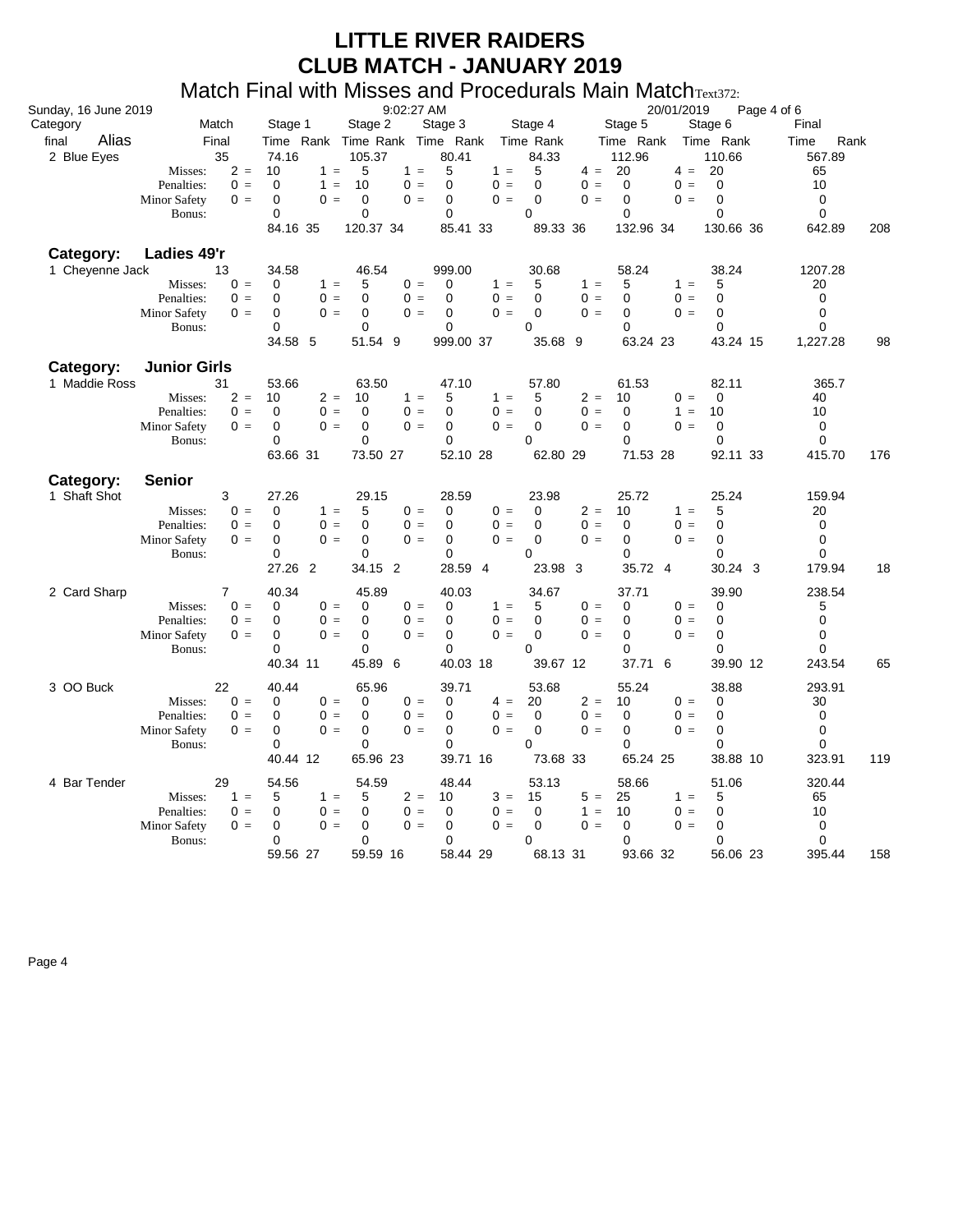#### Match Final with Misses and Procedurals Main MatchText372:

| Sunday, 16 June 2019              |                                                                                                                 |                                                                                | 9:02:28 AM                                                                                      |                                                                                                                              |                                                                 | 20/01/2019                                                                                          | Page 5 of 6                                                                                     |                                                                               |
|-----------------------------------|-----------------------------------------------------------------------------------------------------------------|--------------------------------------------------------------------------------|-------------------------------------------------------------------------------------------------|------------------------------------------------------------------------------------------------------------------------------|-----------------------------------------------------------------|-----------------------------------------------------------------------------------------------------|-------------------------------------------------------------------------------------------------|-------------------------------------------------------------------------------|
| Category                          | Match                                                                                                           | Stage 1                                                                        | Stage 2                                                                                         | Stage 3                                                                                                                      | Stage 4                                                         | Stage 5                                                                                             | Stage 6                                                                                         | Final                                                                         |
| Alias<br>final<br>5 Pauhl Bearher | Final<br>30<br>$2 =$<br>Misses:<br>Penalties:<br>$0 =$<br><b>Minor Safety</b><br>$0 =$<br>Bonus:                | 50.52<br>10<br>$0 =$<br>$0 =$<br>$\Omega$<br>0<br>$0 =$<br>0<br>60.52 28       | 78.38<br>0<br>$1 =$<br>$\mathbf 0$<br>$0 =$<br>$\mathbf 0$<br>$0 =$<br>0<br>78.38 28            | Time Rank Time Rank Time Rank Time Rank<br>45.33<br>5<br>$2 =$<br>$0 =$<br>$\Omega$<br>$0 =$<br>0<br>$\mathbf 0$<br>50.33 27 | 38.88<br>10<br>$\mathbf 0$<br>$\Omega$<br>$\Omega$<br>48.88 22  | Time Rank<br>71.54<br>5<br>$1 =$<br>$0 =$<br>$\Omega$<br>$0 =$<br>$\Omega$<br>$\Omega$<br>76.54 29  | Time Rank<br>64.08<br>5<br>$1 =$<br>$\Omega$<br>$0 =$<br>$\Omega$<br>$0 =$<br>0<br>69.08 29     | Rank<br>Time<br>348.73<br>35<br>$\mathbf 0$<br>$\Omega$<br>0<br>383.73<br>163 |
| 6 Midnight                        | 36<br>$1 =$<br>Misses:<br>Penalties:<br>$1 =$<br>Minor Safety<br>$0 =$<br>Bonus:                                | 101.34<br>5<br>$3 =$<br>10<br>$0 =$<br>$0 =$<br>0<br>0<br>116.34 36            | 101.49<br>$0 =$<br>15<br>0<br>$0 =$<br>0<br>$0 =$<br>0<br>116.49 33                             | 86.08<br>$3 =$<br>$\Omega$<br>0<br>$1 =$<br>$0 =$<br>0<br>$\mathbf 0$<br>86.08 34                                            | 57.59<br>15<br>10<br>$\mathbf 0$<br>$\mathbf 0$<br>82.59 34     | 127.06<br>$4 =$<br>20<br>$0 =$<br>$\Omega$<br>$\Omega =$<br>$\mathbf 0$<br>$\mathbf 0$<br>147.06 36 | 124.21<br>$1 =$<br>5<br>$0 =$<br>$\Omega$<br>$\Omega$<br>$\Omega =$<br>$\mathbf 0$<br>129.21 35 | 597.77<br>60<br>20<br>$\mathbf 0$<br>$\mathbf 0$<br>677.77<br>208             |
| Category:<br>1 Buck Silverton     | <b>Senior Duelist</b><br>18<br>Misses:<br>$1 =$<br>Penalties:<br>$0 =$<br>Minor Safety<br>$0 =$<br>Bonus:       | 50.68<br>5<br>$1 =$<br>$\Omega$<br>$0 =$<br>$0 =$<br>0<br>$\Omega$<br>55.68 25 | 55.02<br>5<br>$0 =$<br>$\Omega$<br>$0 =$<br>0<br>$0 =$<br>0<br>60.02 17                         | 39.47<br>$0 =$<br>0<br>$\Omega$<br>$0 =$<br>0<br>$0 =$<br>$\Omega$<br>39.47 15                                               | 42.76<br>0<br>$\mathbf 0$<br>0<br>$\Omega$<br>42.76 14          | 50.53<br>$0 =$<br>0<br>$0 =$<br>$\Omega$<br>$0 =$<br>$\Omega$<br>$\Omega$<br>50.53 16               | 50.14<br>$0 =$<br>0<br>$0 =$<br>$\Omega$<br>0<br>$0 =$<br>0<br>50.14 19                         | 288.6<br>10<br>$\mathbf 0$<br>$\Omega$<br>$\Omega$<br>298.60<br>106           |
| Category:<br>1 Idaho Smith        | <b>Silver Senior</b><br>19<br>Misses:<br>$1 =$<br>Penalties:<br>$0 =$<br><b>Minor Safety</b><br>$0 =$<br>Bonus: | 38.46<br>$2 =$<br>5<br>0<br>$0 =$<br>$\Omega$<br>$0 =$<br>0<br>43.46 16        | 52.03<br>$2 =$<br>10<br>$0 =$<br>0<br>$\mathbf 0$<br>$0 =$<br>0<br>62.03 20                     | 35.37<br>10<br>$0 =$<br>$0 =$<br>0<br>$0 =$<br>0<br>0<br>45.37 22                                                            | 44.89<br>0<br>$\mathbf 0$<br>$\Omega$<br>$\Omega$<br>44.89 17   | 44.76<br>$0 =$<br>0<br>$0 =$<br>0<br>$0 =$<br>$\Omega$<br>$\Omega$<br>44.76 12                      | 42.36<br>$2 =$<br>10<br>$0 =$<br>$\mathbf 0$<br>$0 =$<br>$\Omega$<br>$\Omega$<br>52.36 20       | 257.87<br>35<br>$\mathbf 0$<br>$\Omega$<br>0<br>107<br>292.87                 |
| 2 The Gambler                     | 33<br>$0 =$<br>Misses:<br>Penalties:<br>$0 =$<br>Minor Safety<br>$0 =$<br>Bonus:                                | 54.73<br>0<br>$0 =$<br>$0 =$<br>0<br>0<br>$0 =$<br>0<br>54.73 23               | 999.00<br>0<br>$1 =$<br>0<br>$1 =$<br>$\mathbf 0$<br>$0 =$<br>$\Omega$<br>999.00 37             | 55.38<br>$2 =$<br>5<br>10<br>$1 =$<br>0<br>$0 =$<br>$\Omega$<br>70.38 32                                                     | 49.24<br>10<br>10<br>$\Omega$<br>$\Omega$<br>69.24 32           | 91.53<br>$3 =$<br>15<br>$0 =$<br>0<br>$0 =$<br>$\Omega$<br>$\Omega$<br>106.53 33                    | 59.71<br>$1 =$<br>5<br>$0 =$<br>0<br>$\Omega$<br>$0 =$<br>$\Omega$<br>64.71 28                  | 1309.59<br>35<br>20<br>0<br>$\Omega$<br>1.364.59<br>185                       |
| Category:<br>1 Bull Whip          | Wrangler<br>9<br>$2 =$<br>Misses:<br>Penalties:<br>$0 =$<br><b>Minor Safety</b><br>$0 =$<br>Bonus:              | 27.20<br>10<br>$5 =$<br>$0 =$<br>$\mathbf 0$<br>$0 =$<br>0<br>0<br>37.20 7     | 27.11<br>$5 =$<br>25<br>$\mathbf 0$<br>$0 =$<br>$\mathbf 0$<br>$0 =$<br>$\mathbf 0$<br>52.11 10 | 23.80<br>25<br>$1 =$<br>$\mathbf 0$<br>$0 =$<br>0<br>$0 =$<br>$\Omega$<br>48.80 25                                           | 24.46<br>5<br>$\mathbf 0$<br>$\mathbf 0$<br>$\Omega$<br>29.46 4 | 24.88<br>$3 =$<br>15<br>$0 =$<br>$\mathbf 0$<br>$0 =$<br>$\mathbf 0$<br>$\Omega$<br>39.88 8         | 31.64<br>$2 =$<br>10<br>$0 =$<br>0<br>$\mathbf 0$<br>$0 =$<br>$\Omega$<br>41.64 13              | 159.09<br>90<br>$\mathbf 0$<br>0<br>$\Omega$<br>67<br>249.09                  |
| 2 Jace                            | 11<br>Misses:<br>$0 =$<br>Penalties:<br>$0 =$<br><b>Minor Safety</b><br>$0 =$<br>Bonus:                         | 30.79<br>$2 =$<br>0<br>$0 =$<br>0<br>$0 =$<br>0<br>0<br>30.79 3                | 50.43<br>$1 =$<br>10<br>$0 =$<br>0<br>0<br>$0 =$<br>0<br>60.43 19                               | 28.55<br>$2 =$<br>5<br>$0 =$<br>0<br>$0 =$<br>$\mathbf 0$<br>0<br>33.55 9                                                    | 34.44<br>10<br>0<br>$\mathbf 0$<br>$\Omega$<br>44.44 16         | 32.98<br>$6 =$<br>30<br>$0 =$<br>$\mathbf 0$<br>$0 =$<br>$\Omega$<br>0<br>62.98 22                  | 26.32<br>$0 =$<br>0<br>$0 =$<br>0<br>$\Omega$<br>$0 =$<br>0<br>26.32 2                          | 203.51<br>55<br>0<br>$\mathbf 0$<br>0<br>258.51<br>71                         |